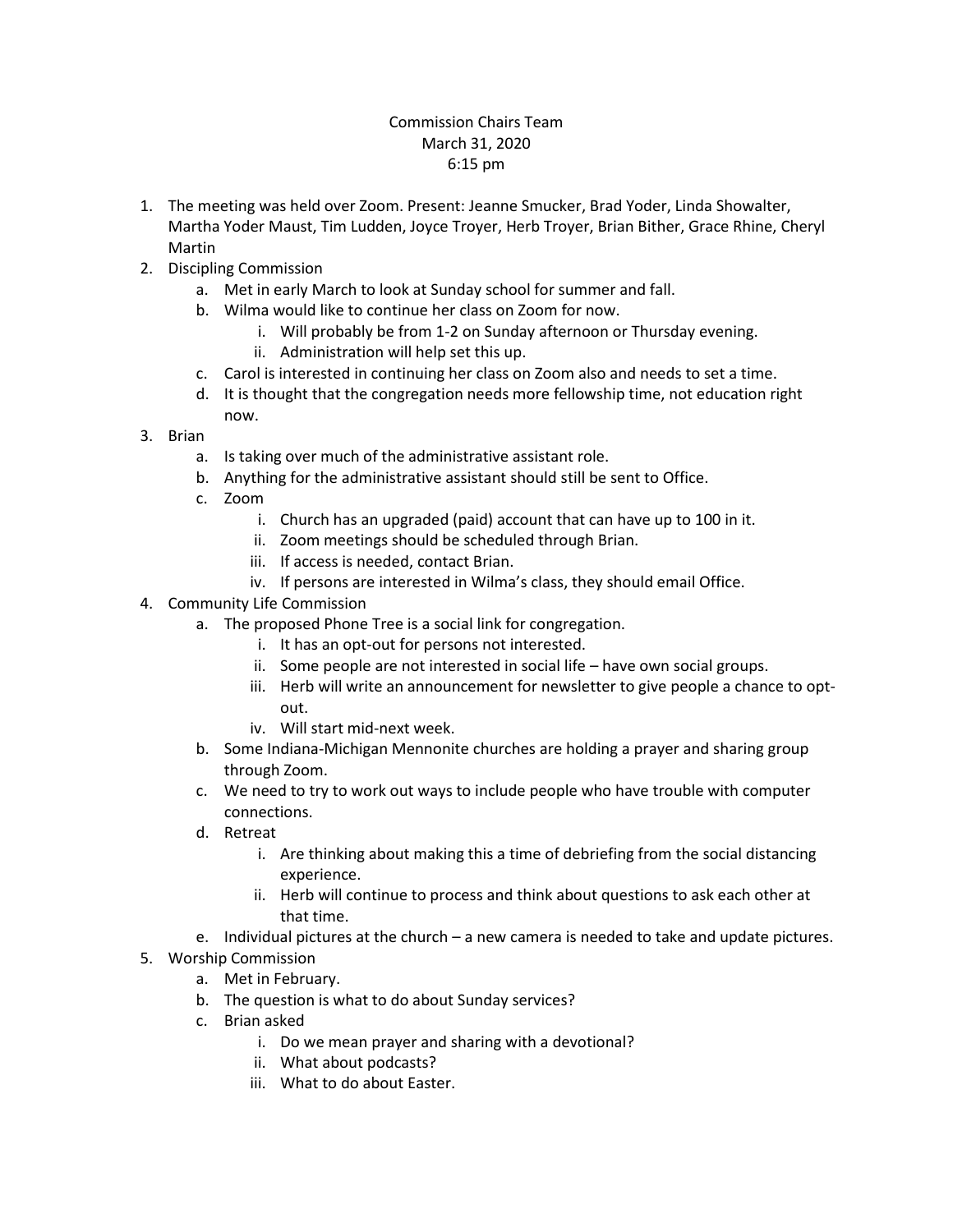- d. Several people have attended other church's streamed services and found them to be good.
- e. If something is to be done through Shalom, it needs to be as easy as possible for the planners and participators.
- f. It seems difficult to **not** meet.
	- i. On line may be a way to connect people who are seeking a church.
	- ii. If we don't meet, some people may drift away either to other churches or to no place.
- g. Worship commission will meet next week.
- h. There is a need to get the hymnals ordered by the May  $1<sup>st</sup>$  deadline.
	- i. If people want personal copies, their order may be added to the church order for a discount.
	- ii. A note will be placed in the newsletter.
- i. After much discussion, a consensus was reached to have Wilma's class at 1:00 on Sunday and a Prayer and Sharing service with a meditation at 2:00.
- j. An email will be sent to let people know.
- 6. Outreach Commission
	- a. Discussed Indiana AID have agreed to help with this, but have some issues to work out before taking it to the congregation.
	- b. Everence sharing fund was reviewed.
	- c. Caps for Benches
		- i. We have helped 3 other congregations reach their goals.
		- ii. Plan to start "2 Tables for Toddlers" for our church area.
	- d. Zenebe attended the Indiana-Michigan Conference cluster meeting.
- 7. Administration
	- a. Taking an offering is a challenge
		- i. Bob has set up Givelify for donations.
		- ii. It can be set up on the church web page.
		- iii. There is a 2.0% fee for each donation.
		- iv. Will talk to Charles about depositing any checks that come in.
	- b. After April 20, Sam will not get the mail daily.
		- i. Will need to plan for that function.
		- ii. Who is at church on a regular basis to make sure everything is OK?
	- c. Tree pruning
		- i. One tree will be pruned.
		- ii. A second tree will be taken down at a later time.
	- d. Even though Brian is filling in for the administrative assistant now, there is a need to spread the duties out over the congregation.
		- i. Might offer the position to someone in another congregation close by.
		- ii. A list of duties will be put in the newsletter.
		- iii. If a pastoral search candidate wants this position, it will be given to that person.
	- e. Who is responsible for crisis decisions?
		- i. Administration commission will be responsible for weather-related decisions.
		- ii. Other decisions will be made in consultation with the Commission Chairs Team.
- 8. VAT
	- a. Met March 23 over Zoom in emergency meeting related to COVID-19.
	- b. Items discussed there have been discussed here.
	- c. Deacon group